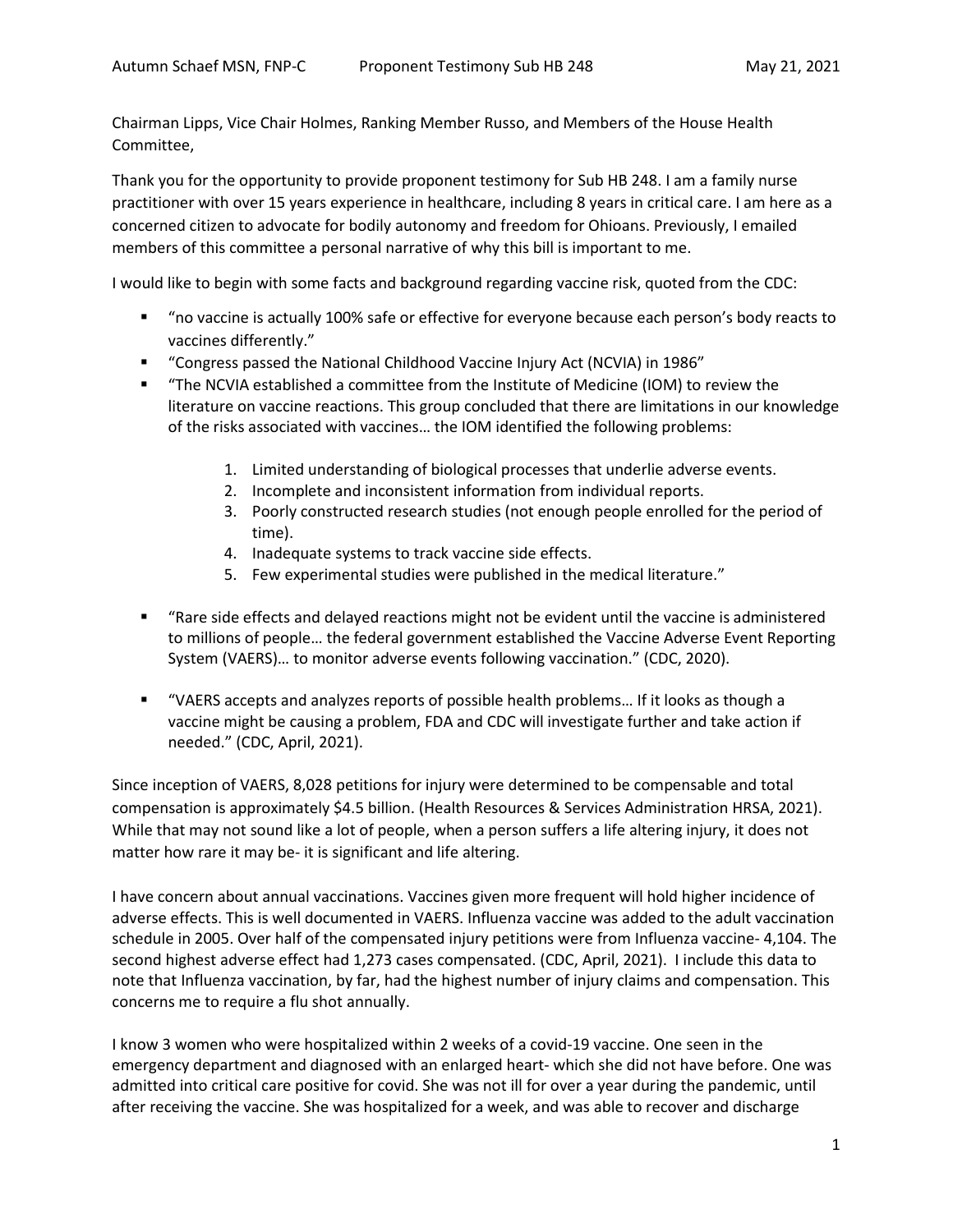home. Another, not so lucky. She was in critical care in a coma for over 6 weeks. She has survived, but is still hospitalized and will never be the same. I cannot, and will not, ignore the risk that I am seeing with my own eyes. The risks appear to be potentially significant.

Per the CDC, there have been 4,647 reports of death related to Covid-19 vaccines. (CDC, May, 2021). The same webpage states a review of these cases has not established a causal link to the vaccine. This leads me to question the credibility of the CDC. Historically, there have been many safety concerns with vaccines. For example, a rotavirus vaccine RotaShield was pulled off the market in 1999 based on 15 VAERS reports of intussusception in infants. (CDC, 1999). VAERS was used appropriately to identify a safety concern and protect the public. But now, we have over 4,600 reports of death after covid vaccines and it is somehow immediately dismissed. What is happening? Rather than taking a pausegovernmental agency has now expanded use to children, and may be recommending a booster dose in the fall. This is absolutely unacceptable. What is further unacceptable, is mandating someone to take this product into their body.

During sponsor testimony, I heard many questions about how to support this bill and simultaneously protect people who are immunocompromised or unable to take a vaccine. I appreciate this concern. I would like to offer a suggestion for reasonable accommodation. Employers are equipped to do this, in the same way that they provide accommodations for an employee with a disability or for religion. In a hospital or medical facility, most healthcare personnel would take a vaccine, and vaccinated staff could provide care for the unvaccinated patient. While this would take additional coordination, it could easily be done with basic screening and planning. This same intervention would not be applicable to public settings. In the past, the burden of personal safety was with the individual and not a business as far as communicable viral illness. If only we had five million dollars to provide services to vulnerable people unable to take a vaccine…

This evidence shows risk of adverse effect from these noted vaccines, up to death. Both vaccines have individual risk- what will happen if people take them at the same time or in close proximity? No one knows, because that has never been studied. It would be irresponsible to recommend them concurrently at this point, and it is irresponsible to mandate that someone comply with this experiment. Statutes regarding organ donation hold that bodily integrity is preserved even after death. You cannot take organs from a deceased person without their expressed prior consent. If we preserve bodily integrity for the dead, then we must also afford this right to the living. People should not be coerced into taking an invasive medical procedure in exchange to receive an education, be gainfully employed, or to participate in society.

I would like to close by repeating, per the CDC, "no vaccine is actually 100% safe or effective for everyone because each person's body reacts to vaccines differently… the Institute of Medicine (IOM)… concluded that there are limitations in our knowledge of the risks associated with vaccines…" (CDC, 2020). Thank you for your time. Ohioans must have freedom and the right to bodily autonomy. Please vote yes on HB 248.

Sincerely,

## *Autumn Schaef*

Autumn Schaef, MSN, NP-C